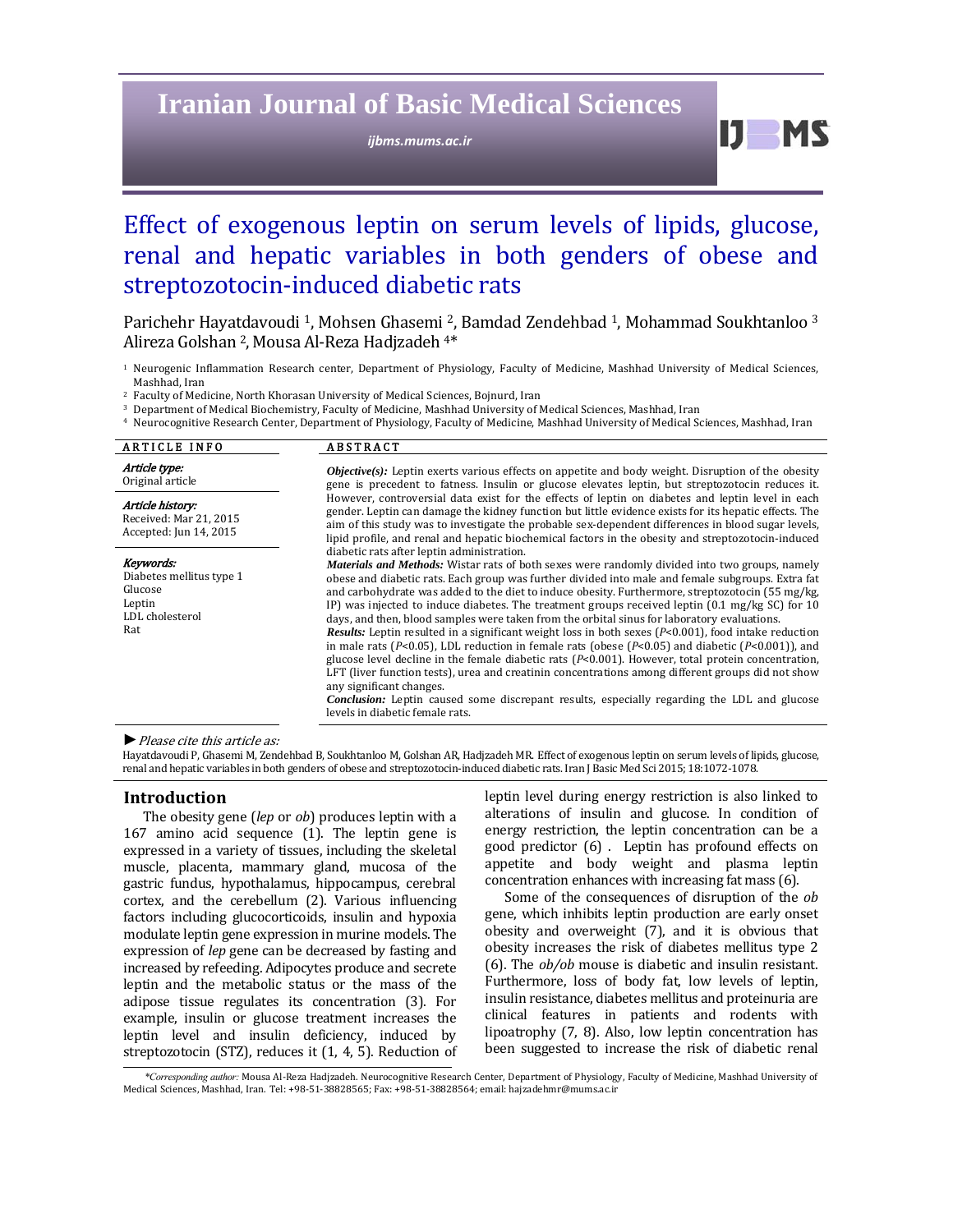<u> 1989 - Andrea Barbara, Amerikaansk politiker (</u>

disease (9). There are some clinical conditions associated with leptin deficiency, including hereditary leptin deficiency, lipodystrophy and weight loss (10).

Furthermore, membranoproliferative glomerulo nephritis (MPGN) type 2 has been more frequently reported in a partial form of lipodystrophy (8) while in generalized lipodystrophic patients with proteinuria and diabetes, no diabetic nephropathy was observed (8). 

It is known that many obese persons have high plasma leptin concentrations, and men with insulin resistance have even higher leptin level as compared to sensitive ones  $(7)$ . However, when sex is taken into consideration, women show a higher serum concentration of leptin (11). Leptin levels in women are associated with insulinemai, independent of fat mass. Besides, comparison between the leptin level and the blood lipids in humans did not show a correlation in either sex (12,13)but Murer *et al* (14) have reported a correlation in their study. Although leptin regulates appetite and metabolism  $(15)$ , data about the effect of leptin on serum glucose, insulin and body weight in the literature is contradictory (7). For instance, based on a human study, when leptin was decreased more, the insulin sensitivity and lipid profile were improved more; however, in another study the insulin sensitivity and lipid profiles recovered with leptin treatment (10). Because of controversial data on the effects of leptin in diabetes (7) and lipid concentration as well as its level in each sex, this study was conducted to investigate the leptin role on some blood metabolic factors, body weight, and potential diabetic nephropathy as well as hepatic enzyme alterations in the obese and diabetic rats in both sexes.

#### **Materials and Methods**

This study was approved by considering the guidelines of care and use of laboratory animals,  $8<sup>th</sup>$ edition. Wistar rats of both sexes were purchased from the Faculty of Medicine, Animal house. The animals were maintained at  $25$  °C in a room with a  $12/12$ light/dark cycle and had free access to water and food. High fat and carbohydrate diet (40% fat and 10% sugar) was added to the daily diet in the obese group for 6 months  $(16)$ ; the energy percentage of food was calculated as follows: fat= $9.3 \text{ kcal/g}$ , carbohydrate=  $4.2 \text{ m}$ kcal/g and protein=4.3 kcal/g  $(17)$ . The composition of diet is summarized in Table 1. A single intraperitoneal dose of streptozotocin 55 mg/kg (STZ) (Sigma Aldrich, Germany) was administered to induce diabetes as described previously (18). After 72 hr, diabetes was confirmed from a tail blood sample by a glucometer (Clever Chek, Taiwan). The inclusion criteria were a blood glucose level more than 250 mg/dl and a body weight of  $400$  g for male and  $320$  g for female rats. The

 $250 \, \text{mg/dl}$ , a body weight below  $350 \, \text{g}$  for male rats and below 260 g for female rats and severely ill rats. Each major group had four subdivisions as

summarized in Table 2. In diabetic group, mortality reduced the number to six. All rats were weighed at the beginning of the study. Food intake and weight of the obese rats were measured daily. The blood samples were taken from the orbital sinus on days zero and 14 and centrifuged at 2500 RPM (round per minute) for fifteen min. Then, serum samples were kept at  $-70$  °C. Treated rats took leptin (rat leptin recombinant protein, Cell GS,UK), at a dose of  $0.1$  mg/kg  $(19)$ subcutaneously (SC) for ten days. The control animals received the same volume of distilled water. The site of injection was changed to alleviate the injection pain. At the end of the experiment, rats were deeply anesthetized with ether and sacrificed. The leptin level was measured by the leptin mouse/rat ELISA kit (Bio Vendor, Czech Republic, catalogue number RD291001200R) according to manufacturer's instruction and the enzymatic kits (Pars Azmun, Iran) were used to measure HDL (high density lipoprotein), LDL (low density lipoprotein), cholesterol, triglyceride, liver function tests (LFT) and glucose levels by a photometer (Convergys 100, Germany). The data were analyzed by the Graph pad Prism  $5$  and a  $P<0.05$  was considered significant. The repeated measures of ANOVA and the unpaired t-test were used if the distribution of data is Gaussian.

exclusion criteria were a blood glucose level lower than

**Table 1.** Rodent high fat diet ingredients

| Supplement materials for<br>mouse food (500 Kg) | Amount (Kg)  |  |
|-------------------------------------------------|--------------|--|
| Soy bean                                        | 100          |  |
| Rapeseed                                        | 1            |  |
| Cotton seed                                     | 3.5          |  |
| Wheat bran                                      | 50           |  |
| alfalfa                                         | $\Omega$     |  |
| Barely                                          | 10           |  |
| Corn                                            | 14           |  |
| Wheat                                           | 60           |  |
| Fish powder                                     | 22.5         |  |
| Molasses                                        | 20           |  |
| salt                                            | $\mathbf{1}$ |  |
| Methionine                                      | 1.5          |  |
| Lysine                                          | 1.5          |  |
| Phosphate                                       | 2.5          |  |
| Immunovet                                       | 0.25         |  |
| Rovabio                                         | 0.25         |  |
| Oil                                             | 5            |  |
| fat                                             | 167          |  |
| Sugar                                           | 35           |  |
| Meat vitaminized                                |              |  |
| supplement                                      | 2.5          |  |
| Meat mineralized                                |              |  |
| supplement                                      | 2.5          |  |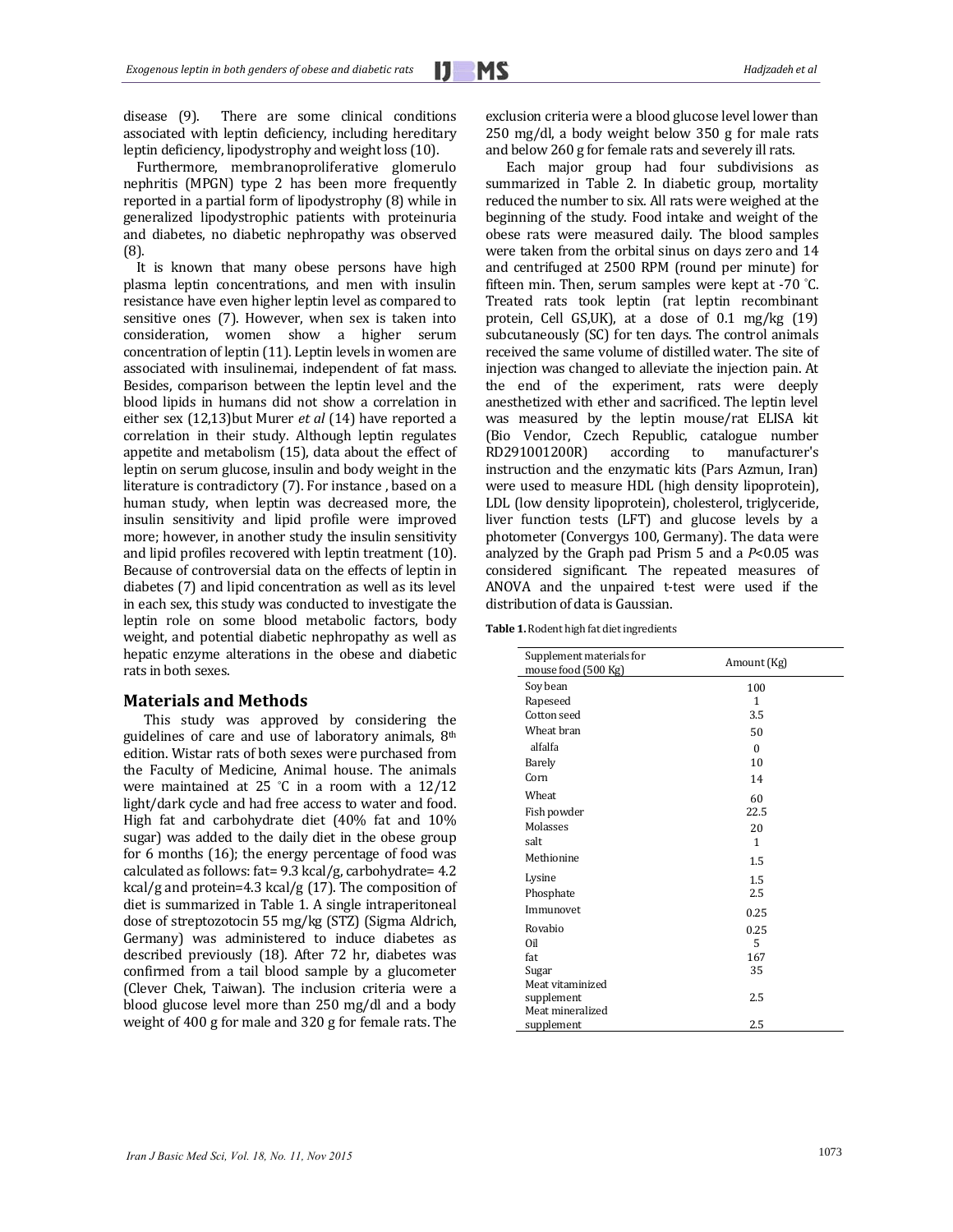**Table 2.** Study groups 

| Obese   |        |         |        | <b>Diabetes</b> |       |         |        |
|---------|--------|---------|--------|-----------------|-------|---------|--------|
|         | Male   |         | Female | Male            |       | Female  |        |
| Control | Leptin | Control | Leptin | Control Leptin  |       | Control | Leptin |
| $N=5$   | $N=7$  | $N=5$   | $N=7$  | $N=5$           | $N=6$ | $N = 5$ | $N=6$  |

## **Results**

The data are presented as mean±SEM. As illustrated in Figure 1, in spite of an enhancement in leptin levels in leptin treated groups; no statistically significant difference was noticed between male and female rats, male and control rats and female and control rats in the obese groups as well as the diabetic female rats. However, the leptin level in the diabetic male group illustrated significant increase as compared to the control group (*P*<0.01). Furthermore, a lower level of leptin was observed in the female groups, which was not statistically significant. 

Using one way repeated measures of ANOVA, there was a significant difference of weight over time among different groups, *P*<0.0001(Figure 2). The weight reduction in females was earlier than male rats.



**Figure 1.** (a). The leptin level in obese and diabetic groups. Data analysis was done by unpaired t-test. \*\* *P*<0.01. LF=Leptin female group, CF=Control female group, LM=Leptin male group, CM=Control male group. (b) Comparison of food intake in the obese group during 10 days of leptin treatment. Data was analyzed by the unpaired t-test with Welch's correct.  $P<0.05$  was considered significant. +  $P$ <0.05



**Figure 2.** Weight loss in the obese groups during 10 days of leptin administration. Comparison of differences using Bonferroni test revealed significant differences especially in female leptin treated group. A.\*\*p<0.01 day 1 *vs.* day 7, \*\*\* p<0.001 day 1 *vs.* days 8, 9 and 10 in female groups. B. + p<0.05 day 1 vs. day 10 in male group

However, the male leptin-treated rats consumed lesser food than their control animals in the obese groups (P<0.05, Figure 1 (b)).

Tables 3 and 4 illustrate the glucose level, lipid profile, liver enzymes and urea and creatinin concentrations of the obese and diabetic groups, respectively. 

The urea and creatinin concentrations did not show any significant alteration among different groups in spite of creatinin level reduction in the obese and diabetic rats. The creatinin level in the obese groups was more than the diabetic counterparts. Meanwhile, in female diabetic rats, it decreased more than male rats, though it was not significant. Finally, total protein concentration and LFT including the AST (aspartate amino transferase) and ALT (alanine amino transferase) levels showed no statistically significant differences in treatment groups.

There was a negative correlation between the logarithm of weight and food intake in male leptintreated rats in the obese group while the leptin level and food intake showed a negative correlation only in the female leptin-treated obese rats. There was also a positive correlation of LDL and triglyceride in the female rats both in the obese-control and diabetic leptin-treated rats; however, a negative correlation was observed in male rats in the diabeticcontrol group.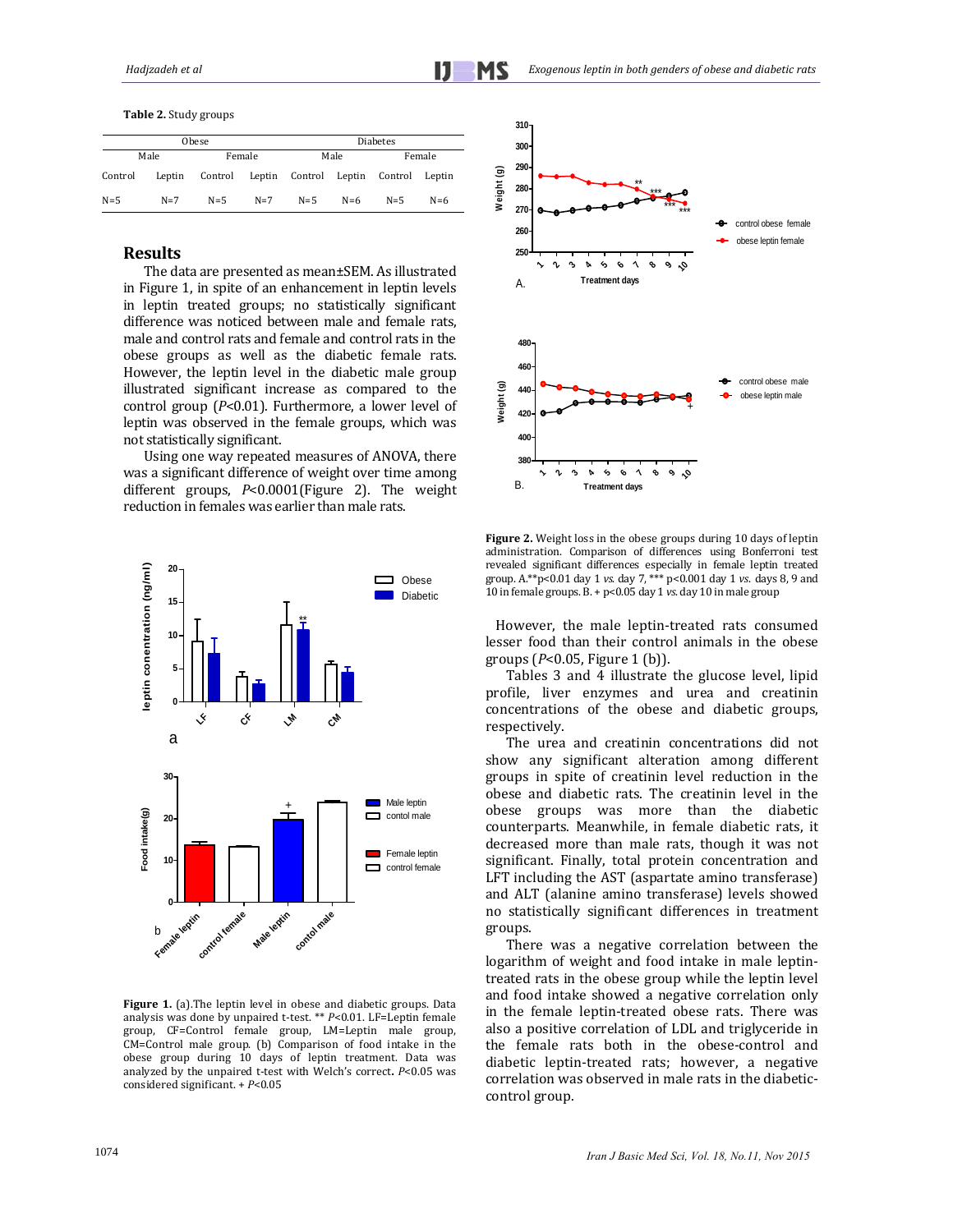<u> 1989 - Andrea Barbara, Amerikaansk politiker (</u>

| Biochemical<br>parameter<br>mg/dl | Leptin/female <sup>a</sup><br>$N=7$ | Leptin/maleb<br>$N=7$ | Control/female<br>$N=5$ | Control/male<br>$N=5$ | Statistical<br>significance |
|-----------------------------------|-------------------------------------|-----------------------|-------------------------|-----------------------|-----------------------------|
| Glucose                           | 95.45±7.01                          | $104.7 \pm 5.27$      | 104.6±6.40              | 108.5±4.57            | <b>NS</b>                   |
| <b>LDL</b>                        | $25.18 \pm 5.86 +$                  | 49.57±14.37           | 91.57±18.81             | 109.0±24.92           | $+P<0.05$                   |
| Cholesterol                       | $106.5 \pm 7.09$ +++                | 143.8±13.25*          | 197.5±14.89             | 226.9±27.04           | $+++P<0.001$<br>$*P<0.05$   |
| HDL                               | 58.76±4.76                          | 67.99±7.75            | 71.05±11.07             | 78.75±8.33            | <b>NS</b>                   |
| Triglyceride                      | 112.6±10.88+                        | $131.2 \pm 15.31*$    | 174.5±19.89             | 195.4±23.54           | $+P<0.05$<br>$*P<0.05$      |
| Cholesterol/HDL                   | $1.88 \pm 0.21$                     | $3.23 \pm 0.75$       | $2.27 \pm 0.32$         | $2.97 \pm 0.49$       | <b>NS</b>                   |
| LDL/HDL                           | $0.48 \pm 0.15$                     | $1.63 \pm 0.57$       | $0.85 \pm 0.27$         | $1.48 \pm 0.41$       | <b>NS</b>                   |
| Total protein                     | $6.35 \pm 0.26$                     | $6.40 \pm 0.29$       | $6.35 \pm 0.25$         | $6.26 \pm 0.29$       | <b>NS</b>                   |
| AST                               | 37.27±1.81                          | $41.02 \pm 1.78$      | $33.67 \pm 2.13$        | 41.08±2.49            | <b>NS</b>                   |
| ALT                               | $30.02 \pm 1.90$                    | 37.23±1.26            | $30.21 \pm 2.67$        | $36.72 \pm 2.69$      | <b>NS</b>                   |
| Urea                              | $37.5 \pm 2.23$                     | 35.13±1.68            | 34.82±1.67              | 36.98±0.80            | <b>NS</b>                   |
| Creatinin                         | $0.54 \pm 0.13$                     | $0.54 \pm 0.12$       | $0.68 \pm 0.13$         | $0.70 \pm 0.18$       | <b>NS</b>                   |

#### Table 3. Biochemical variables in the obese rats after 10 days treatment with leptin (values are expressed as mean±SEM)

<sup>a</sup>+ comparison between obese female rats treated with leptin and control groups, b\* comparison between obese male rats treated with leptin and control groups, NS=Non significant (*P*>0.05). Data analysis was done by an unpaired t-test using the Graph Pad Prism 5. Significant level was set at *P*<0.05

| <b>Table 4.</b> Biochemical variables in diabetic rats after 10 days treatment with leptin (values are expressed as mean±SEM) |  |  |
|-------------------------------------------------------------------------------------------------------------------------------|--|--|
|-------------------------------------------------------------------------------------------------------------------------------|--|--|

| Biochemical parameter mg/dl | leptin/female <sup>d</sup> | leptin/male <sup>e</sup> | Control female    | Control male      | Statistical                |
|-----------------------------|----------------------------|--------------------------|-------------------|-------------------|----------------------------|
|                             | $N=6$                      | $N=6$                    | $N=5$             | $N=5$             | significance               |
| Glucose                     | $187.3 \pm 8.27$ +++       | $203.4 \pm 7.38$         | $294.5 \pm 8.01$  | $274 \pm 24.71$   | $+++P<0.001$               |
| LDL                         | $35.72 + 7.96 + + +$       | $26.44 \pm 6.17$         | 88.14±7.03        | 54.97±15.78       | $+++P<0.001$               |
| Cholesterol                 | $119.5+9.64++$             | $111.3 \pm 5.32***$      | 192.6±12.67       | 197.8±15.37       | $+P<0.01$<br>*** $P<0.001$ |
| HDL                         | $66.48 \pm 5.05$           | $67.42 \pm 8.97$         | 71.39±3.45        | $102.1 \pm 12.99$ | <b>NS</b>                  |
| Triglyceride                | $86.77 \pm 8.59 + +$       | $87.74 \pm 4.33*$        | $164.1 \pm 17.82$ | $203.1 \pm 25.25$ | $+P<0.01$<br>$*P<0.05$     |
| Cholesterol/HDL             | $1.84 \pm 0.20 + +$        | $2.96 \pm 0.10$          | $1.75 \pm 0.17$   | $2.00 \pm 0.19$   | $+P<0.01$                  |
| LDL/HDL                     | $0.57\pm0.16++$            | $1.23 \pm 0.07$          | $0.47 \pm 0.14$   | $0.59 \pm 0.21$   | $+$ + $P$ <0.01            |
| Total protein               | $6.34 \pm 0.31$            | $6.29 \pm 0.32$          | $6.35 \pm 0.25$   | $6.26 \pm 0.29$   | <b>NS</b>                  |
| <b>AST</b>                  | 36.37±1.86                 | $40.70 \pm 2.07$         | $33.67 \pm 2.13$  | $41.08 \pm 2.49$  | <b>NS</b>                  |
| ALT                         | $28.62 \pm 1.49$           | $36.50 \pm 1.24$         | $30.20 \pm 2.67$  | $36.72 \pm 2.69$  | <b>NS</b>                  |
| Urea                        | $37.46 \pm 1.03$           | 37.91±1.19               | $37.64 \pm 1.19$  | 37.43±1.50        | <b>NS</b>                  |
| Creatinin                   | $0.33 \pm 0.06$            | $0.37 \pm 0.05$          | $0.46 \pm 0.13$   | $0.41 \pm 0.08$   | <b>NS</b>                  |

<sup>d</sup>+ comparison between diabetic female rats treated with leptin and control groups, e\* comparison between diabetic male rats treated with leptin and control groups, NS=Non significant (*P*>0.05). Data analysis was done by an unpaired t-test using the Graph Pad Prism 5. Significant level was set at *P*<0.05

Table 5. Correlation coefficients for the association between certain metabolic variables in obese and diabetic rats treated with leptin

| Variables                    | r۷      | Sex/group               | P value    |
|------------------------------|---------|-------------------------|------------|
| Food intake (g) and leptin   | $-0.83$ | Female/leptin obese     | $P = 0.01$ |
| Weight (g) and food intake   | $-0.75$ | Male/leptin obese       | P< 0.05    |
|                              | 0.89    | Female/control obese    | P< 0.05    |
| LDL and triglyceride (mg/dl) | $-0.95$ | Male / control diabetes | $P = 0.01$ |
|                              | 0.86    | Female /leptin diabetes | P < 0.05   |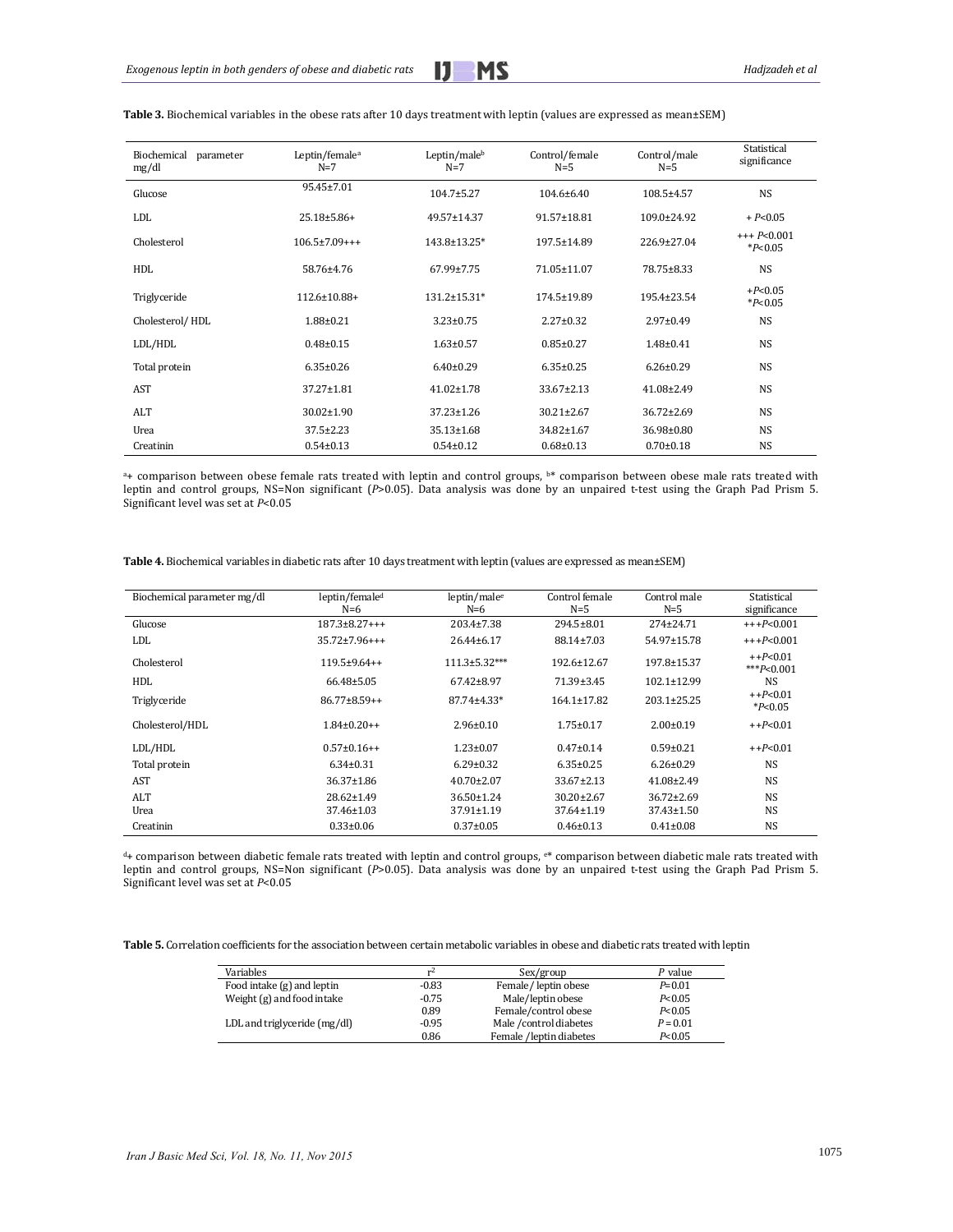## Discussion

In the present study, our results demonstrated that some biochemical variables were altered sexdependently after leptin administration. For example, the LDL levels diminished significantly only in female rats in both obese and diabetic treated groups, and the significant glucose reduction was exclusively observed in female leptin-treated diabetic rats (Table 4).

In general, the obese animals showed greater leptin concentrations than diabetic groups, which agreed with studies indicated that lesser leptin levels are present in the STZ-induced diabetic rats (4, 5). Furthermore, obesity has been reported to be associated with renal function disturbance  $(20, 21)$  that in turn leads to increased leptin levels (6, 22, 23). Moreover, Kennedy *et al* (13) recently reported that the upper-body obesity and consequential insulin resistance was associated with higher leptin concentration in men. Other investigators argued that obesity leads to insulin resistance (24), and insulin stimulates leptin expression because an increase in serum leptin levels in the obesity and type 2 diabetes was also reported (25). In our study, it is likely that insignificant variations in leptin concentration in the obese groups are due to nearmaximal secretion of leptin (26), and higher leptin concentrations in the male groups are due to the heavier body weight or probably the male hormone (i.e. androgen) plays a role here. These results are also in agreement with Haghshenas et al study (27), which reported no significant change of insulin and leptin level in male rats with high fat diet and endurance training. In another study, women showed higher leptin levels (12). Also, male control animals gained weight earlier than females while treated female rats lost their weights in advance of male rats. The baseline levels of leptin and weight loss showed inconsistent results from none to positive or negative effects in human and animals (7), in addition, variations in leptin levels are not always in parallel with the body fat extent (28). It has been reported that only male rats show a correlation between serum leptin and body weight (29). Perhaps smaller body weight, lower leptin values (14) or estrogen might explain why female rats lost weight earlier than their male counterparts in this study (30). It seems that a higher concentration of leptin is the reason of lower food intake in the male obese rats in the present study which is in agreement with the report of Kanoski *et al* (31) who showed that leptin injection into the hippocampus decreased food intake after 24 hr in rats.

In several reports the lipoprotein- lipid profile shows a sexual disparity; in fact hepatic lipase activity is higher while lipoprotein lipase activity is lower in male rats (32). Whether these hormones are regulated by leptin or not is beyond the aim of this study. But, it was shown that leptin increases lipoprotein lipase production while decreases hormone-sensitive lipase activity by macrophages (33). Moreover, it has been reported that high fat diet led to rapid leptin resistance (34), and the leptin resistance might cover the effects of leptin on the obese conditions  $(10)$ . The results of this study revealed a general improvement in metabolic status after leptin treatment in obese and diabetic rats of both sexes. Despite the report on a positive relationship between baseline leptin and triglyceride concentrations in men (14), such correlation was not present in the current study. These differences may be due to different factors of study design or species.

In the present study, the glucose level is in the standard limit in the obese groups, so it seems that leptin has no effect on the usual glucose range. As stated by Shetty *et al* (35), leptin plays a permissive role in endocrine effects and encountering energy-restricted conditions; therefore, it is useful in hypoleptinemic and sensitive states rather than in normal or hyperleptinemic conditions such as obesity which are resistant to leptin effects. It seems that the significant reduction of glucose in the leptin-treated female diabetic rats may be explained by the effects of estrogen; because, recombinant leptin has been reported to amplify estrogen levels in women. Estrogen, like leptin decreases food intake and obesity in humans and animals of both genders (30). However, the amount of the food-intake reduced in the male fat group in this study. It is noteworthy that the exogenous leptin regulates blood-glucose level before exerting the real effects on fatness or feeding in  $ob/ob$  mice. Furthermore, leptin alters the liver glucose transport in the wild type and *ob/ob* mice (26). According to Ceddia et al (7) administration of leptin shows controversial effects in diabetes. The results of this study confirmed the inhibition of diabetes. However, a genetic model of the obesity and type two diabetes suggests that lack of the leptin receptor may protect the mutant rats against type one diabetes (36).

It seems that the strongest effect of leptin in diabetic group was to decrease the glucose concentration and the beneficial effects on the kidney led to lower creatinin levels in this group. But, leptin has been reported to cause diabetic nephropathy, either at low or high levels (9, 37, 38) and glomerular sclerosis (39), while the normal leptin concentration has been reported to inhibit thickening of the extracellular matrix (21). However, plasma leptin levels and creatinin levels demonstrate a negative correlation in a human study (40).

It is likely that the short duration or small sample size of this study is the cause of the insignificant effects of leptin on the kidney function. Considering the alterations of liver enzymes, adiponectin levels show a negative correlation with liver enzymes while no significant change in liver enzymes following leptin treatment is obvious in this study  $(40)$ .

#### **Conclusion**

It is likely that leptin is a potential candidate to adjust metabolic disorders in obese and diabetic rats especially in female diabetic animals. The leptin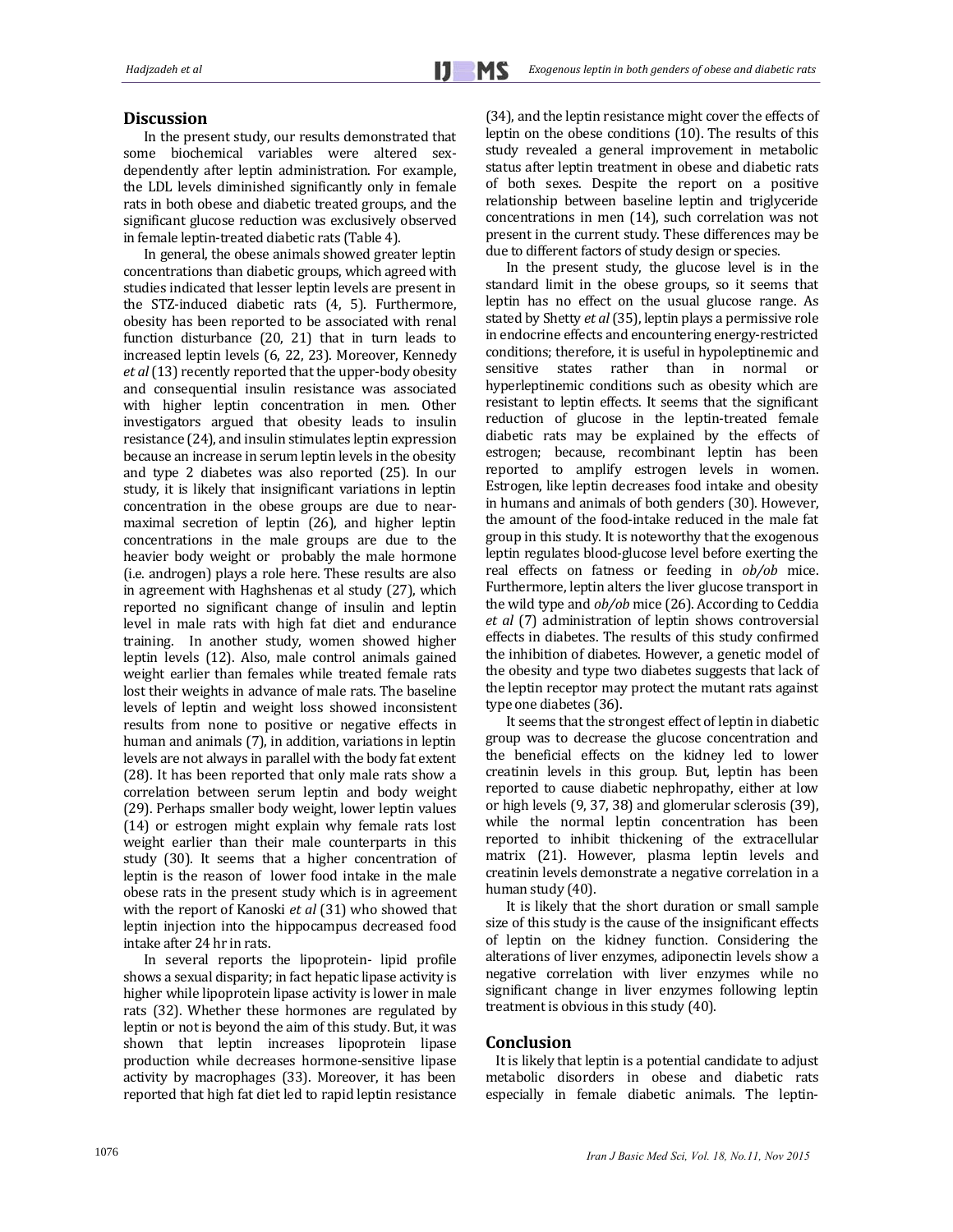<u> 1989 - Andrea Barbara, Amerikaansk politiker (</u>

induced weight loss occurred faster in female than male obese rats, and without disturbing food intake in female animals, the hypoglycemic effect as well as the reduction of LDL was also more pronounced in female diabetic rats. In order to further differentiate genderassociated issues of leptin regarding the metabolism and blood biochemistry, long-term studies are required to be done.

#### **Conflict of interest**

The authors declare no conflict of interest.

## **Acknowledgment**

The authors would like to thank Council of Research (Grant number 900891), Mashhad University of Medical Sciences, Mashhad, Iran and North Khorasan University of Medical Sciences, Bojnurd, Iran for providing financial supports.

#### **References**

1. Patel BK, Koenig JI, Kaplan LM, Hooi SC. Increase in plasma leptin and lep mRNA concentrations byfood intake is dependent on insulin. Metabolism 1998; 47:603–607. 

2. Harvey J, Solovyova N, Irving A. Leptin and its role in hippocampal synaptic plasticity. Prog Lip Res 2006; 45:369–378. 

3. Morrison CD. Leptin signaling in brain : A link between nutrition and cognition? Biochem Biophys Acta [serial online] 2009; 1792:401-408. Available from: Elsevier B.V.Accessed 2008.12.004

4. Sivitz WI, Walsh S, Morgan D, Donohoue P, Haynes W, Leibel RL. Plasma leptin in diabetic and insulintreated diabetic and normal rats. Metabolism 1998; 47:584–591. 

5. Havel PJ, Uriu-hare JY, Liu T, Stanhope KL, Stern JS, Keen CL, et al. Marked and rapid decreases of circulating leptin in streptozotocin diabetic rats : reversal by insulin. Am J Physiol 1998; 274:1482-1491. 

6. Kozłowska L, Rydzewski A, Grzechnik A, Rosołowska-huszcz D. Adiponectin, resistin and leptin response to dietary intervention in diabetic nephropathy. J Renal Nutr 2010; 20:255-262.

7. Ceddia RB, Koistinen HA, Zierath JR, Sweeney G. Analysis of paradoxical observations on the association between leptin and insulin resistance. FASEB J 2002; 16:1163-1176.

8. Javor ED, Moran SANN, Young JR, Cochran EK, Depaoli AM, Oral EA, *et al.* Proteinuric nephropathy in acquired and congenital generalizedlipodystrophy : baselinecharacteristics and course during recombinant leptin therapy. J Clin Endocrinol Metab 2004; 89:3199–3207. 

9. Toya K, Bouchi R, Hanai K, Babazono T, Tanaka N, Mugishima M. Association of serum leptin levels with progression of diabetic kidney disease in patients with type 2 diabetes. Diabetes Care 2011; 34:11-13.

10. Mantzoros CS, Magkos F, Brinkoetter M, Sienkiewicz E, Dardeno TA, Kim S, et al. Leptin in human physiology and pathophysiology. Am J Physiol Endocrinol Metab 2011; 301:567–584. 

11. Chan WB, Ma RCW, Chan NN, Ng MCY, Lee ZSK, Lai CWK, et al. Increased leptin concentrations and lack of gender difference in type 2 diabetic patients with nephropathy. Diabetes Res Clin Pract 2004; 64:93-98. 12. Couillard C, Maurie P, Prud D, Nadeau A, Tremblay A, Bouchard C, *et al.* Plasma leptin concentrations : gender differences and associations with metabolic risk factors for cardiovascular disease. Diabetologia 1997; 40:1178–1184. 

13. Kennedy A, Gettys TW, Watson P, Wallace P, Ganaway E, Pan QIN, et al. The metabolic significance of leptin in humans : gender‐based differences in relationship to adiposity , insulin sensitivity , and energy expenditure. J Clin Endocrinol Metab 2014; 82:1293–1300. 

14. Murer SB, Kno BH, Aeberli I, Jung A, Wildhaber J, Wildhaber-brooks *J, et al.* Baseline leptin and leptin reduction predict improvements in metabolic variables and long-term fat loss in obese children and adolescents: a prospective study of an inpatient weight-loss program 1 - 3. Am J Clin Nutr 2011; 93:695–702. 

15. Bruder ED, Jacobson L, Raff H, Plasma leptin and ghrelin in the neonatal rat: interaction of dexamethasone and hypoxia. J Endocrinol 2006; 185:477–484. 

16. Gajda AM. High fat diets for diet-induced obesity models. Research Diets, Inc. 2008. p: 2008-2010.Available at: http://www.researchdiets.com.

17. Mingrone G, Manco M, Granato L, Calvani M, Scarfone A, Mora EV, *et al.* Leptin pulsatility in formerly obese women. FASEB J 2005; 24:1-24.

18. Bibak B, Khalili M, Rajaei Z, Soukhtanloo M, Hadjzadeh M. Effects of melatonin on biochemical factors and food and water consumption in diabetic rats. Adv Biomed Res 2014; 3:1–7. 

19. Rasi S, Mohaddes G, Naghdi N, Ilkhani VH. Evaluation of the effect of peripheral injection of leptin on spatial memory. Internet J Neurol 2007; 8:1-10. 

20. Lee M, Orlov D, Sweeney G. Leptin induces rat glomerular mesangial cell hypertrophy, but does not regulate hyperplasia or apoptosis. Int J Obes 2005; 29:1395–1401. 

21. Pit-Siu Lee M, Madani S, Sekula D,Sweeney G. Leptin increases expression and activity of matrix metalloproteinase-2 and does not alter collagen production in rat glomerular mesangial cells. Metab Syndr Relat Disord 2005; 31:27-37.

22. Papafragkaki D, Tolis G. Obesity and renal disease: A possible role of leptin. Hormones 2005; 4:90-95.

23. Tao Y, Wei-gang Z, Qi S, Yong F, Ying- yue D, Ya-xiu D, *et al.* Association between four adipokines and insulin sensitivity in patients with obesity, type 1 or type 2 diabetes mellitus, and in the general Chinese population. Chin Med J 2010; 123:2018-2022.25.

24. Karacabey K. The effect of exercise on leptin,insulin, cortisol andlipid profiles in obese children. J Int Med Res 2009; 37:1472-1478.

25. Sari R, Balci MK, Apaydin C. The relationship between plasmaleptin levels and chroniccomplication in patients with type 2 diabetes mellitus. Metab Syndr Relat Disord 2010; 8:499-503.

26. Bates SH, Kulkarni RN, Seifert M, Myers MG. Roles for leptin receptor/STAT3-dependent and